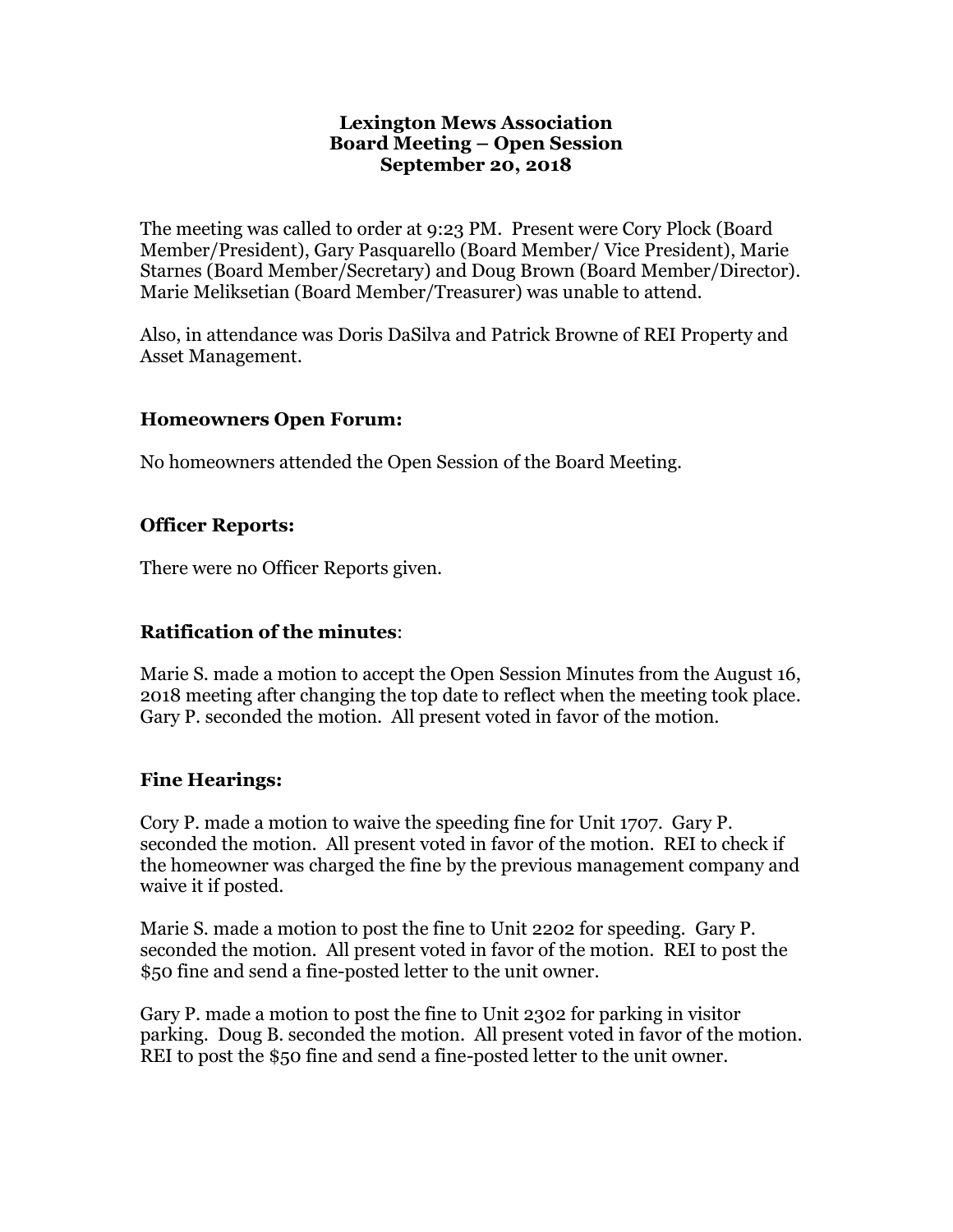Marie S. made a motion to post the fine to Unit 2707 for parking in visitor parking on September 9, 2018. Gary P. seconded the motion. All present voted in favor of the motion. REI to post the \$50 fine and send a fine-posted letter to the unit owner.

Gary P. made a motion to post the pass-through charge for the insurance deductible to unit 1301. Doug B. seconded the motion. All present voted in favor of the motion. REI to post the \$2,500.00 pass-through charge and send a charge posted letter to the unit owner.

### **REI's report on follow-ups from the last board meeting:**

Sunburst did not blow clean the mailboxes as they agreed to do. REI to follow up with Pete.

REI is to add to tickler that Bob at Vent-Guard is the preferred vendor for dryer vent cleaning that will be scheduled for the Spring and that appointments will be needed to clean them from the inside.

Marie S. will do the Fall Notices for the community.

The Board would like REI to inspect the door at Unit 1806 once it has been completed to make sure that the building was not altered.

REI to follow-up with the gutter cleaning quotes.

# **Financials:**

REI to transfer savings out of CAB savings account into Chase savings account and close CAB savings account.

### **New Business:**

Gary P. made note that a bird has made a nest in the street light across the driveway from him and it is a fire hazard. REI is to have Eversource issue a work order to remove it.

The Board discussed what model the storm doors might be so that residents who do not have them can order them if they want to. Cory said Diane Davin, in Unit 1808, might know the model. REI is to reach out and see if they do.

REI will request leases from all rented units and, if not provided within 10 days, of request they will be sent a fine hearing letter.